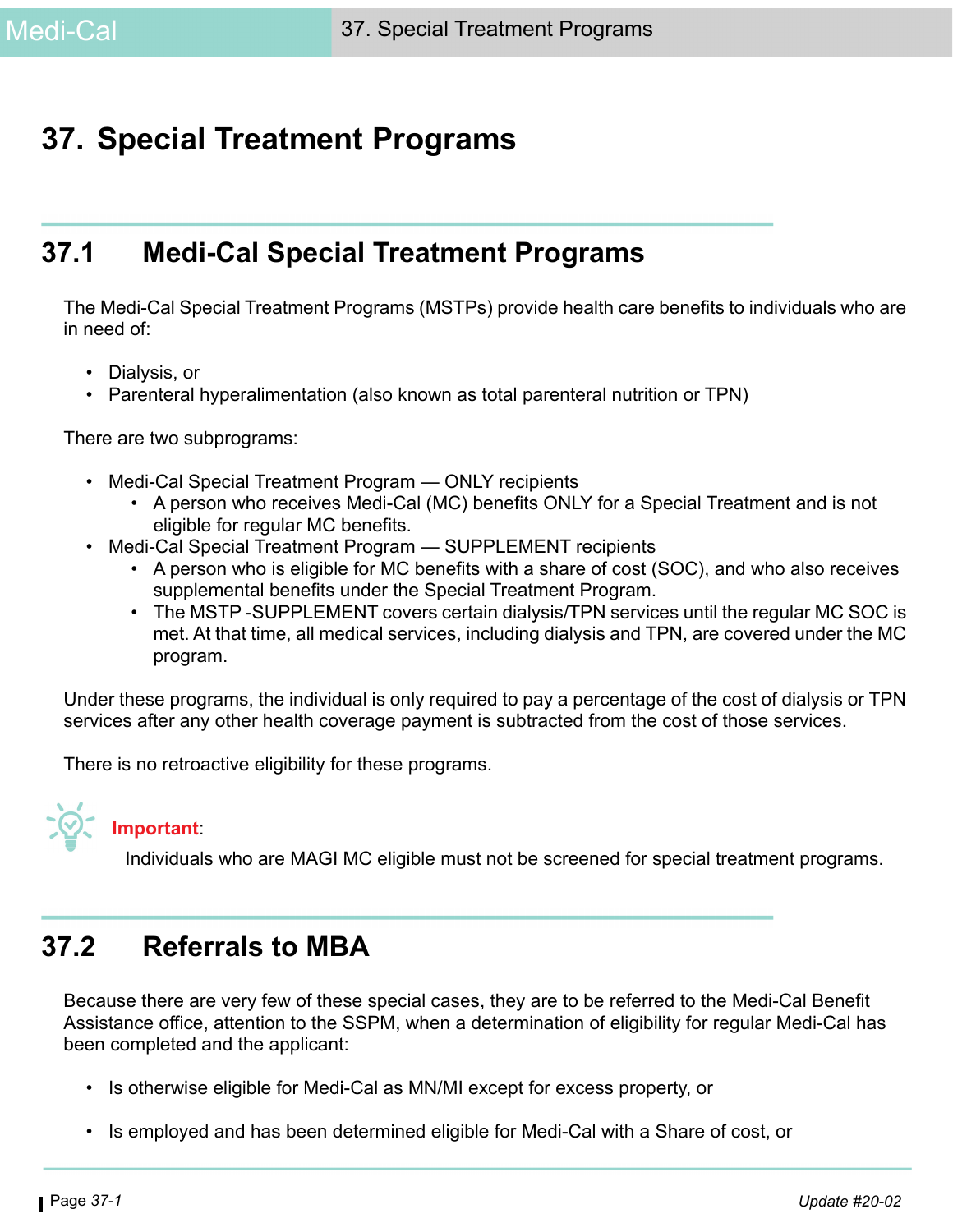• Is in need of TPN, but has no linkage. (Is not linked to AFDC-MN or MI.)

**Note:** Individuals applying for MSTP for dialysis coverage must have linkage.

The case must remain in pending status until the MBA EW determines eligibility for these programs. The MBA EW will issue the appropriate Notice of Action (NOA) after eligibility for these programs has been determined.

# **Exception:**

Referrals for the Tuberculosis Program

## **37.3 Eligibility Requirements**

Applicants/Recipients must meet all of the following conditions:

#### **Table 37-1: Eligibility for MSTP-Only**

#### **MSTP - ONLY**

- In need of dialysis or TPN and related services.
- NOT eligible for regular MC due to excess property.
- NOT currently eligible for Medicare if under age 65 (applies to Dialysis only). [\[Refer to "Reporting Responsibilities," page 37-3\].](#page-2-0)]
- Meets standard MC requirements for citizenship or legal immigration status, cooperation, and residency.
- Meets MC linkage requirements (Dialysis only): MC linkage requirements apply.

NOTE: Undocumented individuals are NOT eligible for the Medi-Cal Special Treatment Programs.

#### **Table 37-2: Eligibility for MSTP-Supplement**

#### **MSTP - SUPPLEMENT**

- In need of dialysis or TPN and related services.
- Receives home dialysis or self-care dialysis.
- Employed or self-employed AND has gross monthly earnings which exceed the Maintenance Need for one person.
- Eligible under the regular MC MN or MI program with a share of cost
- Meets standard MC requirements for citizenship or legal immigration status, cooperation, and residency.

NOTE: Undocumented individuals are NOT eligible for the Medi-Cal Special Treatment Programs.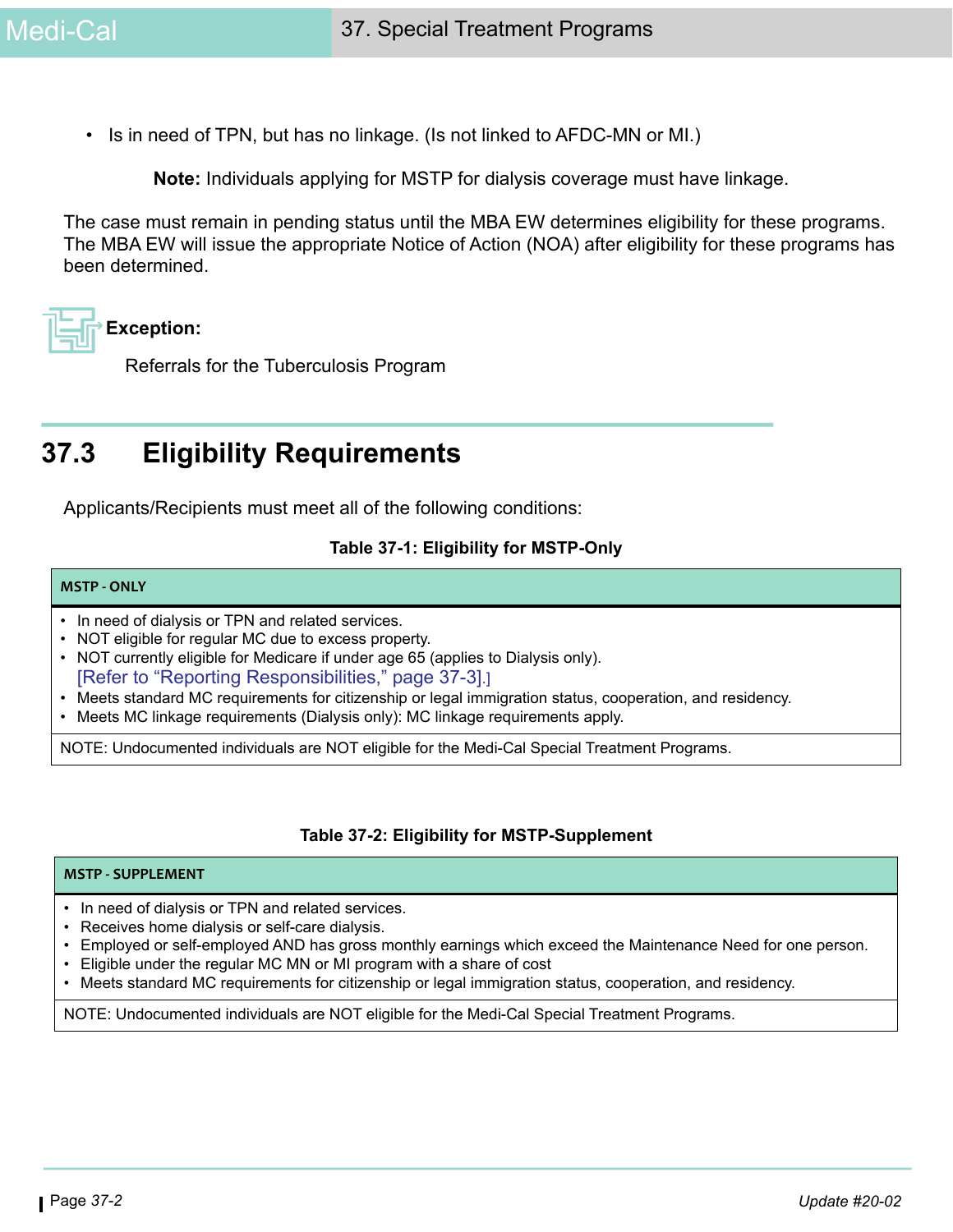

**Note:** 

If a recipient loses MSTP-ONLY eligibility because he/she becomes eligible for regular MC, eligibility for MSTP-SUPPLEMENT must be explored.

If a recipient loses MSTP-SUPPLEMENT eligibility due to excess property, eligibility for MSTP-ONLY must be explored.

## <span id="page-2-0"></span>**37.3.1 Reporting Responsibilities**

All MSTP clients must report any change in status that could affect their eligibility or their percentage obligation. These include, but are not limited to:

- Loss of employment,
- Increase/decrease in earnings,
- Change in marital status,
- Change in Other Health Coverage (OHC), or
- Change in property.

## **37.3.2 Medicare Application Requirements**

#### **MSTP for Dialysis Coverage**

Applicants for Dialysis coverage under MSTP-ONLY or MSTP-SUPPLEMENT must apply for and provide proof of application for Medicare within 10 days of the MC application date. Failure to provide verification, without good cause, will result in the denial of the application.

To qualify for MSTP-ONLY, a person under 65 must NOT be eligible for Medicare.

#### **MSTP for TPN Coverage**

Applicants for TPN coverage under MSTP-ONLY or MSTP-SUPPLEMENT must apply for Medicare within 60 days of the MC application. Verification of the application for Medicare is NOT required prior to approval.

#### **Follow-Up on Medicare Applications**

Social Security usually notifies a client of the outcome of his/her Medicare application within three months of the date of application. Once notified, the client must report the outcome of the application within 10 days to his/her EW.

If notification is NOT received by the end of the third month, the EW must: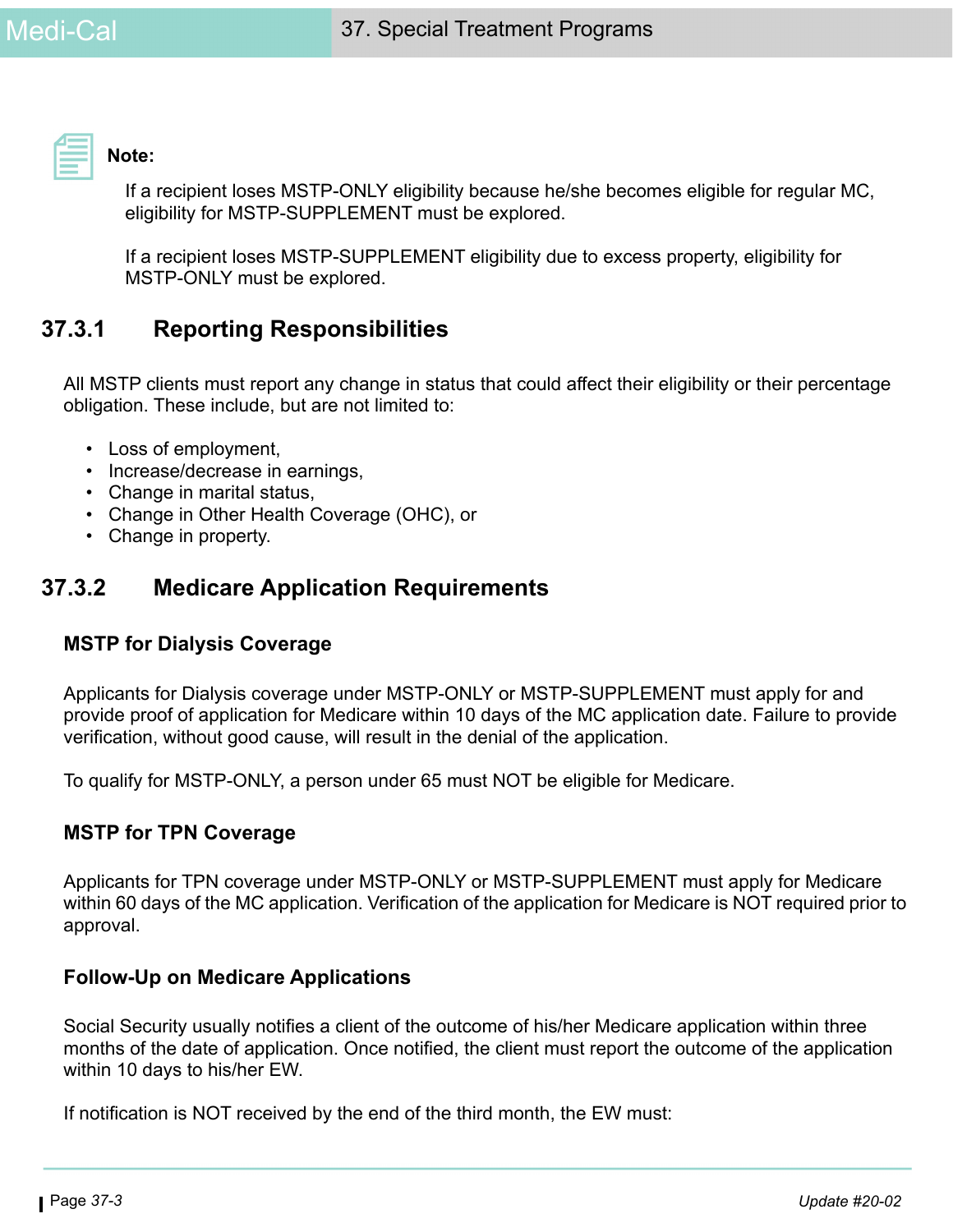- Ask the client to follow-up with Social Security, OR
- Inquire directly to Social Security regarding the recipient's Medicare status via the "Referral To/From Social Security" (SC 169).

If the client is NOT eligible for Medicare, but he/she is employed or is the spouse/dependent child of an employed person, the EW must:

- Ask the client to provide a "Quarters of Coverage" statement from Social Security.
- Use the information to estimate when the client will become eligible for Medicare. [\[Refer to](#page-3-0)  ["Eligibility for the Medicare Dialysis Program," page 37-4\].](#page-3-0)]
- Enter a case alert case for the estimated date of Medicare eligibility.
- Reevaluate MSTP eligibility in the month the individual is expected to become eligible for Medicare.

#### **Note:**

If the client is eligible for Medicare, the EW must discontinue MSTP - ONLY for dialysis coverage, if the recipient is under 65.

#### <span id="page-3-0"></span>**Eligibility for the Medicare Dialysis Program**

To be eligible for the Medicare Dialysis program, a person must be suffering from chronic kidney failure, and be:

- Fully insured under Social Security (has 40 calendar quarters of covered employment), OR
- Currently insured under Social Security (has 6 out of the past 13 calendar quarters of covered employment), OR
- The spouse, dependent child, former spouse, widow, etc. of an insured individual.

There is a three month waiting period between the onset of chronic kidney failure and the beginning of Medicare coverage. The entire waiting period is waived if the individual enters self-care or home dialysis training during the waiting period.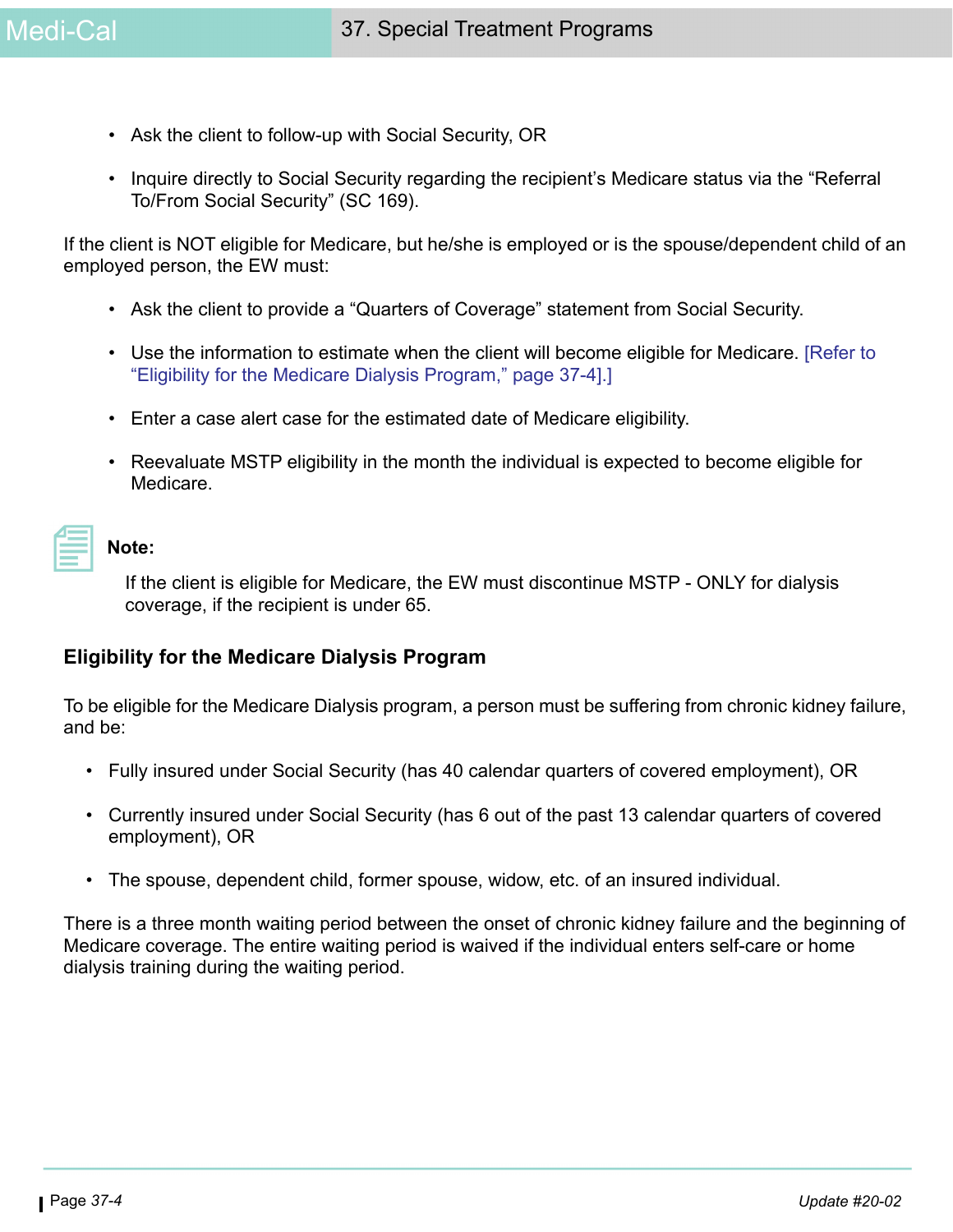## **37.4 Aid Codes**

The following aid codes are used for MSTP-Only and MSTP-Supplement.

#### **Table 37-3: MSTP Aid Codes**

| <b>MSTP Program</b> | <b>Aid Codes</b> |
|---------------------|------------------|
| Dialysis            | 71               |
| TPN                 | 73               |

## **37.5 Annual Net Worth**

There is a different method of calculating property reserves for the MSTPs requiring special treatment recipients to pay only a small percentage of the bill for these services. The percentage obligation is based on the Annual Net Worth.

### **37.5.1 Determination of Annual Net Worth**

Annual Net Worth can be determined by completing Part III of the "Medi-Cal Special Treatment Programs - Percentage Obligation Computation" (MC 176 D). The Annual Worth is a combination of:

- The Net Market Value of all nonexempt property, and
- The gross income expected to be received in a 12-month period.

#### **Whose Property/Income to Include**

The property and income of the following individuals must be included in the property and income determination:

- The client, AND
- The client's spouse, AND
- The client's parents, if he/she is under 21, unmarried, and living with his/her parents.

#### **Exempt Property**

Exempt property includes:

• One automobile, if used for the transportation needs of the client or any member of the family.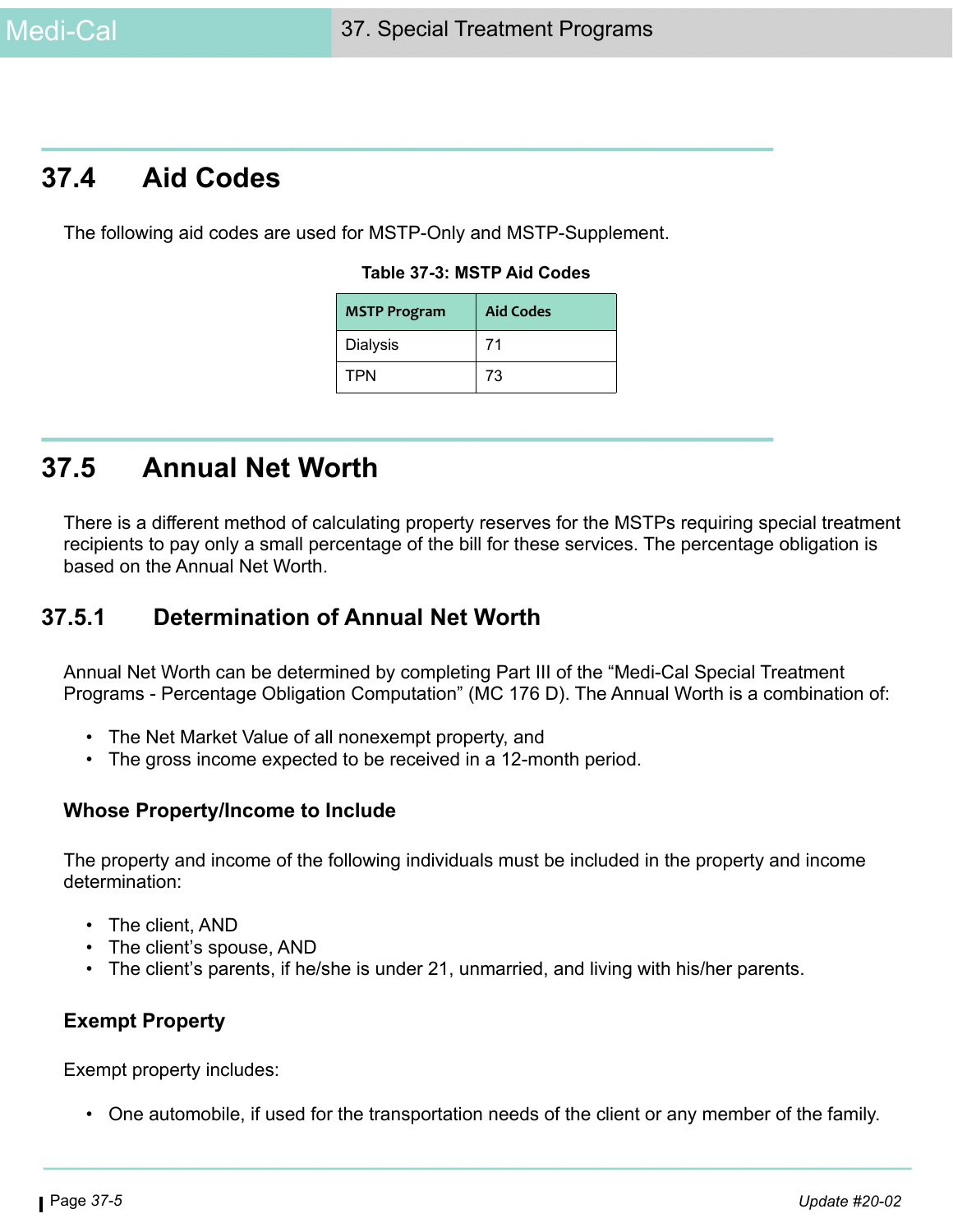• The first \$40,000 of the net market value (assessed value less encumbrances) of the home of any member stated above.

**Note:** The principal residence is NOT exempt.

- The first \$1,000 paid for burial trusts and owned by any member stated above.
- Wedding and engagement rings, heirlooms, clothing, household furnishings and equipment owned by any members stated above.
- Equipment, inventory, licenses and materials owned by any member stated above which are necessary for employment, for self-support, or for an approved plan of rehabilitation or self-care necessary for employment, including motor vehicles.

## **37.6 Determination of Percentage Obligation**

CalWIN will determine the Percentage Obligation. The portion of medical expenses which the client is responsible for paying is based on the Annual Net Worth.]

| <b>NET WORTH</b>    | <b>PERCENTAGE OBLIGATION</b>                    |
|---------------------|-------------------------------------------------|
| Less Than \$5,000   | None                                            |
| $$5,000 - $250,000$ | MSTP-Only = $2\%$ for each \$5,000 of ANW       |
|                     | MSTP-Supplement = $1\%$ for each \$5,000 of ANW |
| More Than \$250,000 | Not Eligible for MSTP.                          |

#### **Table 37-4: Determination of Percentage Obligation**

The percentage obligation is applied after all other sources of payment have been exhausted. If the patient has Medicare, private health insurance, or any other non-Medi-Cal coverage, that coverage must be billed first. The patient's percentage obligation applies to the balance remaining after payment by the other coverage.

#### **Example: MSTP - Only**

A Family's Net Worth is \$78,000. To determine the Total Percentage Obligation:

- 1. Divide \$78,000 by \$5,000 = 15.6
- 2. Round 15.6 down to 15.
- 3. Multiply 15 x percentage obligation (15 x 2% = 30%).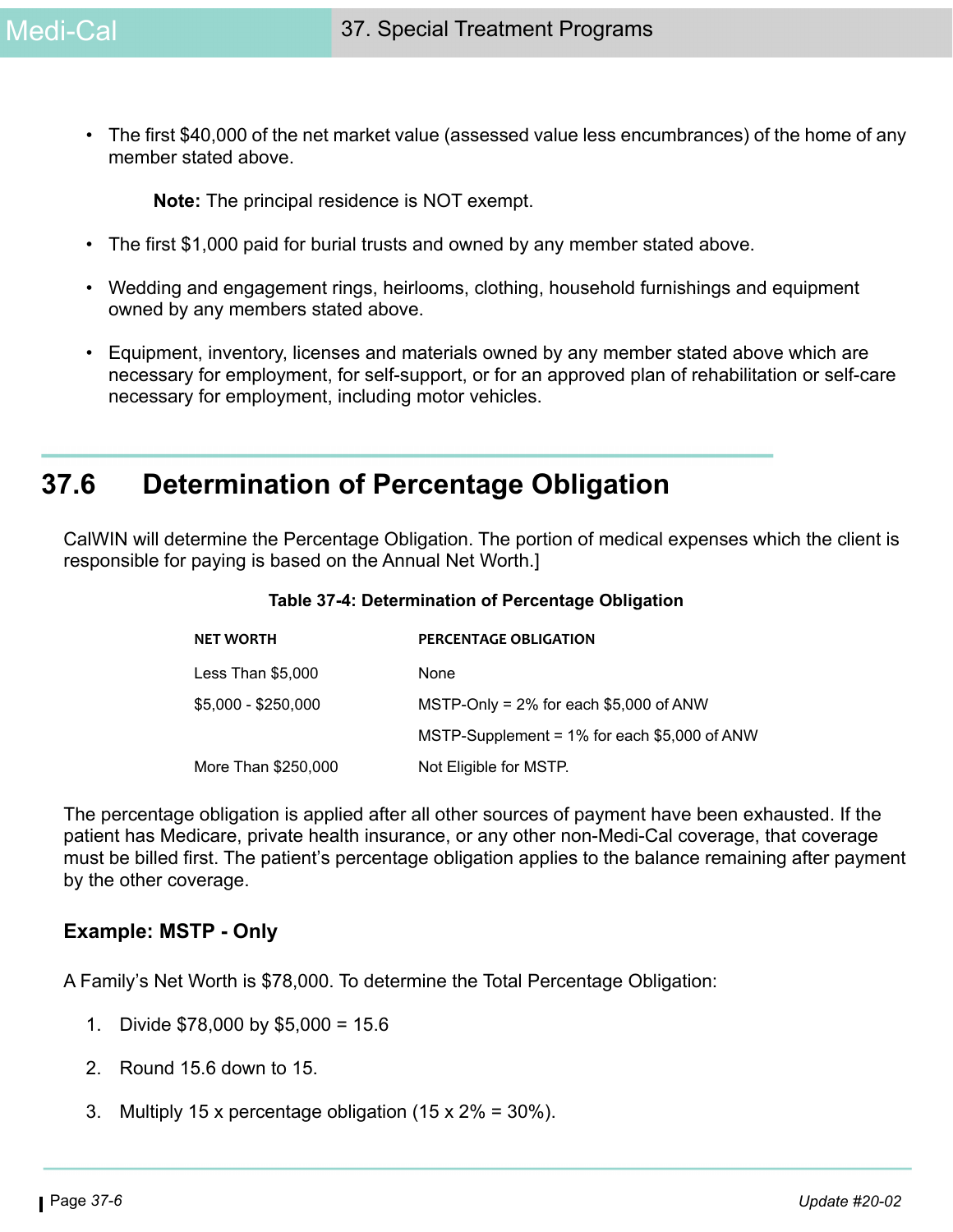Eligibility for the MSTP-Only program is being evaluated, therefore, a percentage obligation of 2% is required. The patient's ANW is \$78,000. There are 15 sets of \$5,000 in the ANW. 15 x 2% equals 30% (Total Percentage Obligation)

The patient must pay 30% of each dialysis/TPN bill, after any insurance payments are received. MC will pay the rest.

#### **Example: MSTP - Supplement**

Costs which are obligated by the beneficiary under the MSTP-Supplement Program are applied to the MFBU's SOC, permitting the beneficiary's entire family to be certified as eligible when the SOC is met.

A family of four applies for MC and the MSTP-Supplement Program and is approved with a \$100 SOC. The percentage obligation is 1%. The medical bill for dialysis from VMC for the month of May is \$1,000.

|          | \$1,000.00 for self-care dialysis clinic |
|----------|------------------------------------------|
| - 800.00 | Medicare pays (80%)                      |
| 200.00   |                                          |
| - 80.00  | <b>Blue Cross pays</b>                   |
| 120.00   |                                          |
| - 1.20   | 1% obligation (120 x 1%)                 |
| 118.80   |                                          |
| - 98.80  | remainder of SOC                         |
| \$21.00  | VMC bills Medi-Cal                       |
|          |                                          |

The other family members can receive MC benefits when the SOC is met. The dialysis patient also receives MC benefits, including full-care dialysis.

## **37.7 Establishing a MEDS Record**

When eligibility has been established, the EW must:

- 1. Complete an SCD 1296 requesting MTO on-line action to:
	- Establish a MEDS record using the appropriate aid code (71 or 73),
	- Complete an EW 20 (Add) transaction to enter the percentage obligation, and
	- Issue a Medi-Cal BIC, if not previously issued.
- 2. If the annual determination is done by using the MC 176-D, scan a copy into IDM.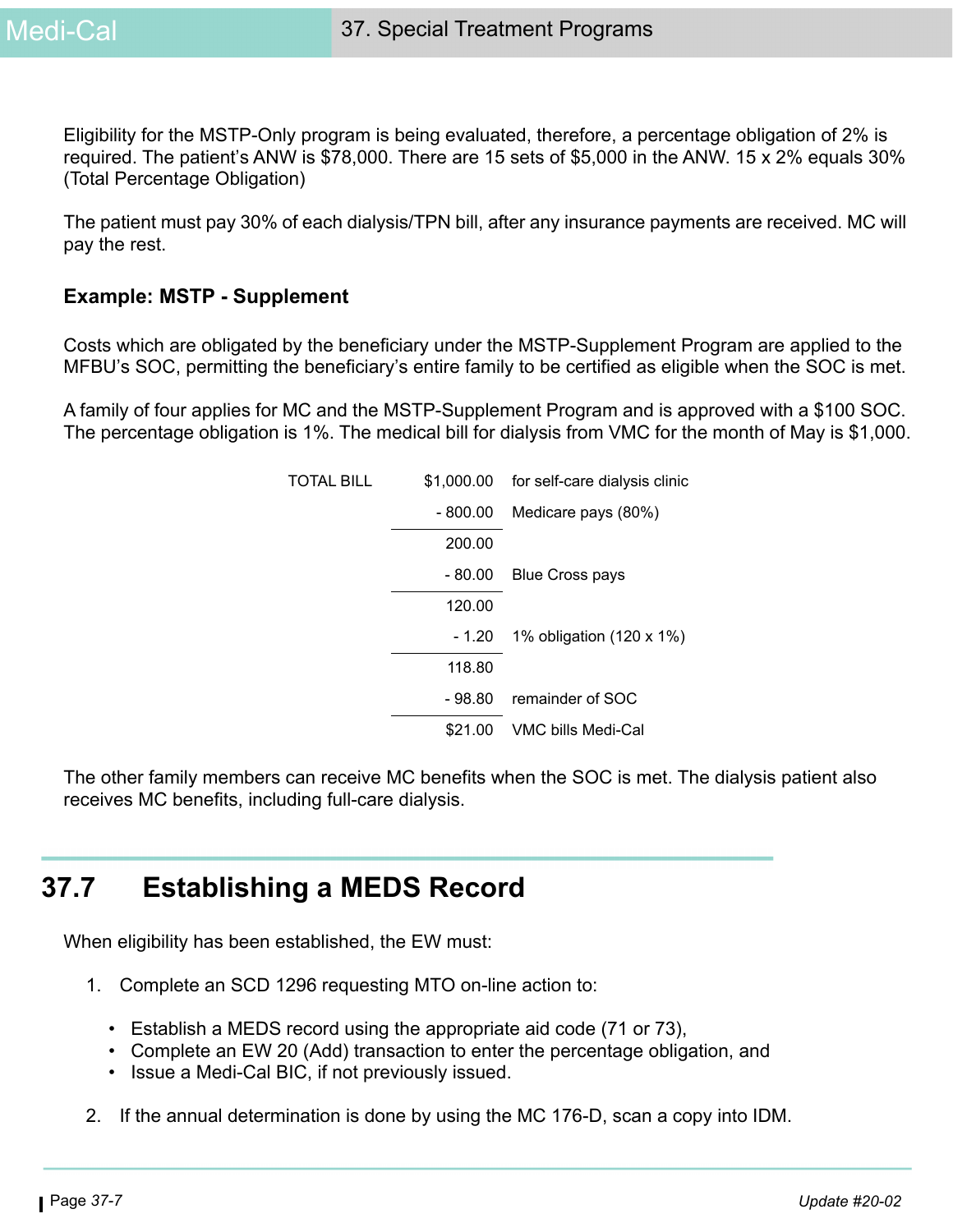**Note:** 

The Notice of Action for this program is the MC 239-F. It is available in CalWIN.

## **37.8 Tuberculosis Program**

The TB program provides limited coverage for outpatient TB-related services. Eligible individuals receive MC coverage for TB services at no cost to the client.

The TB program provides benefits to TB-infected individuals who are:

- Otherwise ineligible for MC
- Currently receiving full-scope MC with a share-of-cost

Individuals who are MC eligible with no SOC are not eligible for the TB program, as MC already covers TB-related care for these clients.

### **37.8.1 Covered Services**

Some of the services covered under the MC TB program include:

- Prescription drugs,
- Physician services,
- Outpatient hospital services,
- Laboratory, X-ray and clinic services,
- Federally Qualified Health Center services,
- Case management services, and
- Services to monitor usage of prescribed drugs.

### **37.8.2 Aid Code**

Adults and children eligible for the TB program are identified on MEDS as Aid Code 7H. TB eligibility information appears on the MEDS [INQ1] screen.

### **Dually Eligible**

Some TB applicants may also be eligible for or currently receiving benefits under another SOC MC program. Individuals eligible for the following MC programs may also be eligible for the TB program:

- AFDC-MN with a share-of-cost
- ABD-MN with a share-of-cost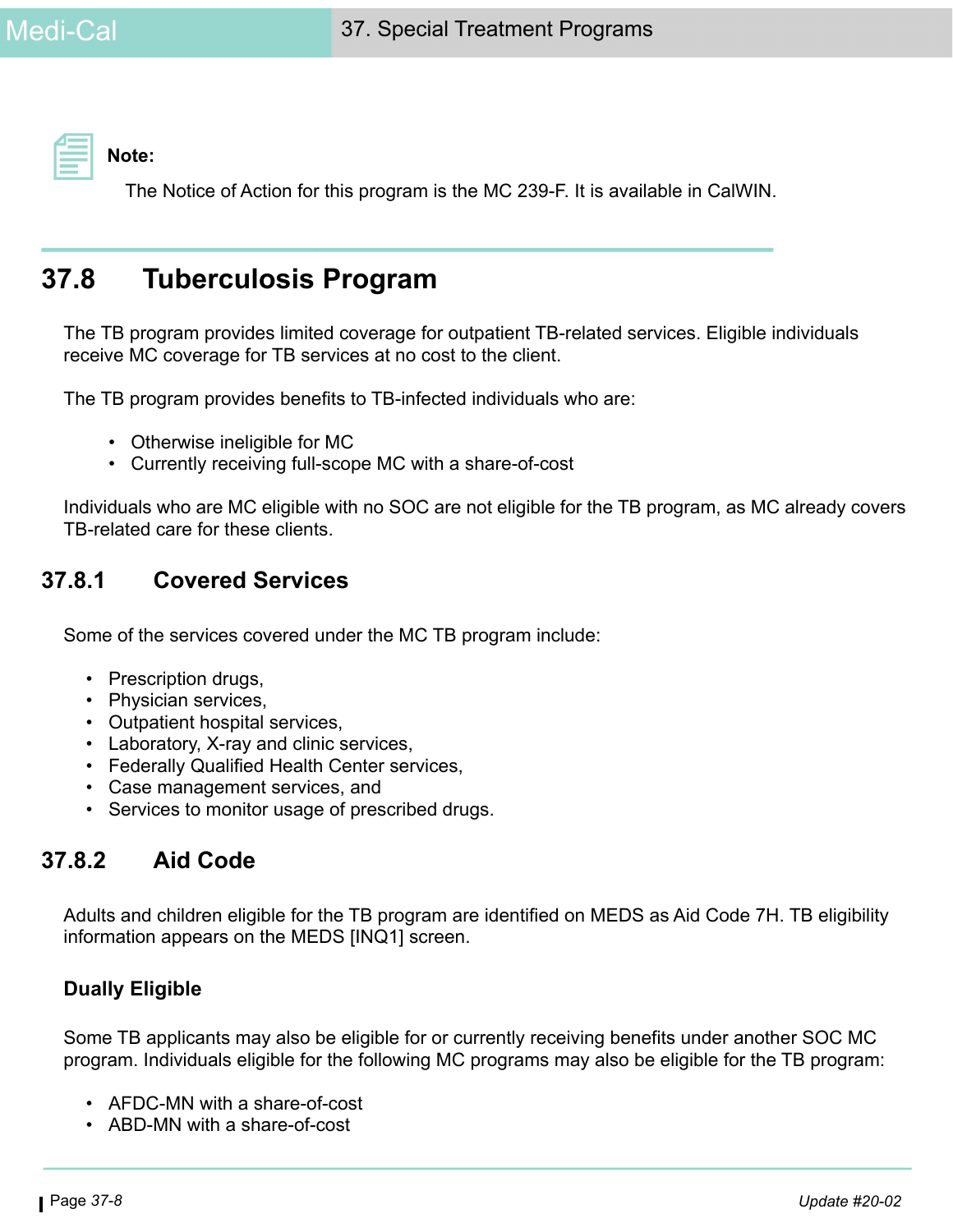- QMB, SLMB, or QWDI
- Medi-Cal Dialysis or Parenteral Hyperalimentation (TPN).

### **37.8.3 TB Eligibility Criteria**

To be eligible for the TB program, the following eligibility criteria must be met.

#### **Income Limit**

Eligible individuals must have net nonexempt income which does not exceed the TB program income limit, also referred to as the "TB income standard". The TB income standard is the same one used for a disabled individual under the SSI/SSP program.

[Refer to Chart Book, [Refer to "Tuberculosis (TB) Program Income and Property Limits," page 5-11]

#### **Resource Limit**

Eligible individuals cannot exceed the TB property limit. The program property limit is the same amount that disabled persons may have under the SSI/SSP program.

#### **Citizen/Alien Status**

Individuals eligible for the TB program must be either a U.S. citizen or a noncitizen with legal permanent residence.

#### **Note:**

Undocumented individuals, individuals here on a temporary visa, or any other person who would be eligible for only restricted MC benefits are not eligible for the TB program. Undocumented non-citizens can receive TB-related care through county health clinics, even though they are ineligible for the TB program.

#### **Certification of TB Infection**

To be eligible for the TB program, an applicant must be TB-infected. This means that the applicant must:

- Require preventive therapy for tuberculosis infection, or
- Require treatment for active tuberculosis.

The determination of whether an individual is TB-infected is made by a physician. The "Medi-Cal Tuberculosis Program Referral" (MC 274TB, Part B), which is part of the TB application form, must be completed by the physician to certify TB infection.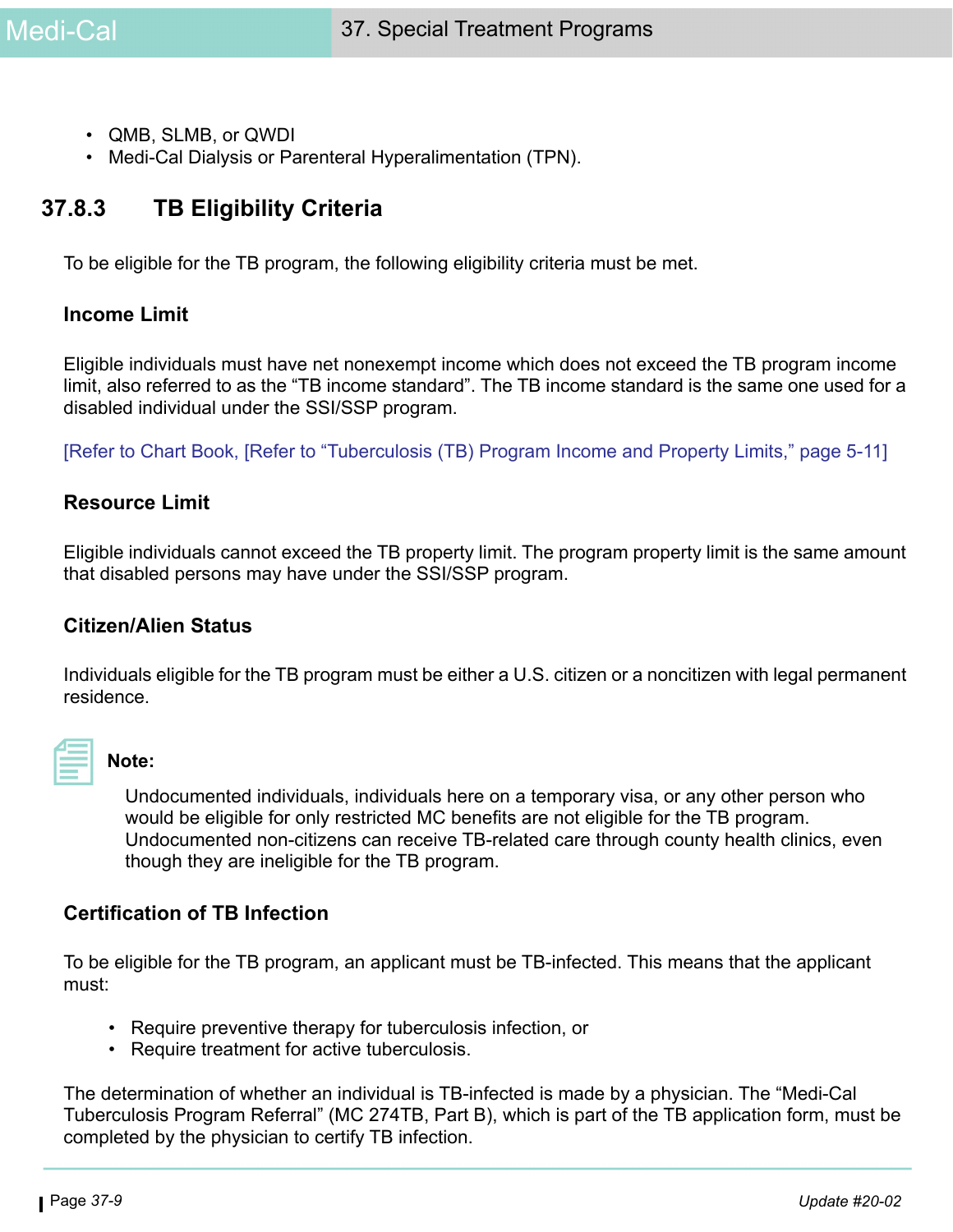#### **Other Requirements**

TB applicants and recipients must meet all other MC program requirements and must not be elgible for zero SOC or MAGI MC.

### **37.8.4 TB Child**

A TB child is defined as a TB-infected applicant/recipient who is:

- Unmarried, and
- Under age 18, and
- Living with his/her parent(s).

For purposes of TB eligibility determination, a TB child is subject to the deeming of parental income and resources.

#### **Note:**

All individuals 18 or over, including an 18-21 year old who is a full time student and tax dependent of their parents, is treated as an adult for TB MC purposes.

### **37.8.5 Ineligible Spouse/Child**

The spouse who is living with the TB applicant/recipient, but who is not applying for the TB program is referred to as an ineligible spouse.

A minor child who is living with the TB applicant/recipient, but who is not applying for the TB program, and is:

- Unmarried and under age 18, or
- Unmarried, between the ages of 18-21 and a full-time student,

is referred to as an ineligible child.

These terms apply when determining if the applicant meets TB income and property requirements, and there is a spouse or minor child in the home who is not applying for the TB program.

### **37.8.6 Married Individuals**

A married person is evaluated as an individual when determining TB income and resource eligibility. This rule applies whether one or both spouses apply for TB Medi-Cal.

• The income of a married individual is income received in his/her own name.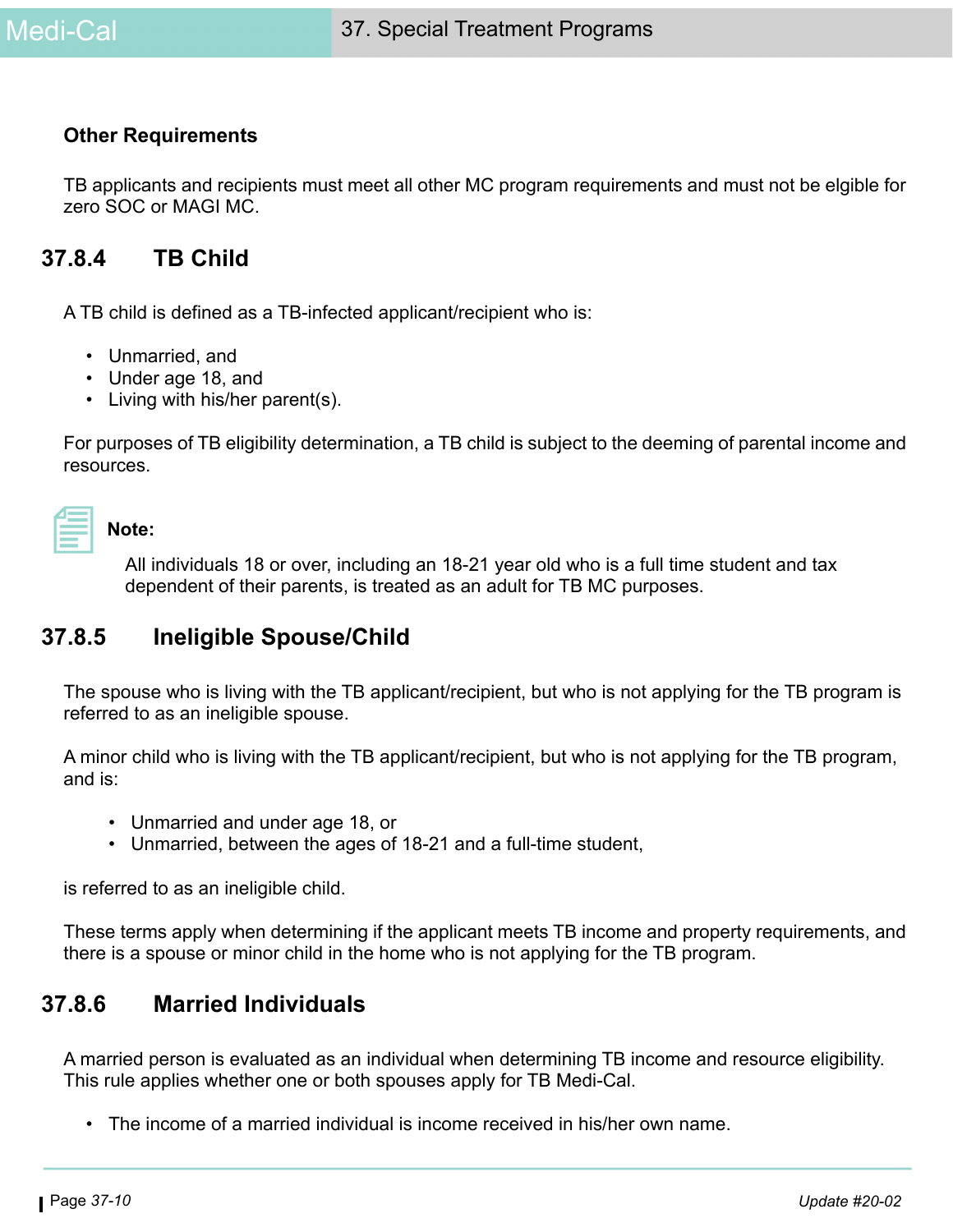• The property of a married individual is his/her separate property and one-half of the community property.

## **37.9 TB Application Process**

Most TB applicants are referred by the TB and VMC Ambulatory Care clinics. Some TB patients will be referred by private physicians and community health clinics. Applicants may also initiate an application on their own at any one of the district offices. **DO NOT REFER TO MBA.**

### **37.9.1 TB Application Packet**

The client must complete the following forms when applying for the TB program:

- "Identification and Intake Record" (SCD 41).
- "Medi-Cal Tuberculosis Program Application" (MC 274TB).
- "Application for Health Insurance" (CCFRM 604)
- The "Important Information for Persons Requesting Medi-Cal" (MC 219) must be provided but completion is not required.
- "Supplement to Statement of Facts for Retroactive Medi-Cal" (MC 210A), if retroactive coverage is requested.
- "Health Insurance Questionnaire" (DHS 6155), if applicable.

### **37.9.2 TB Application (MC 274TB)**

The TB application form is the "Medi-Cal Tuberculosis Program Application" (MC 274TB). It is a three part form consisting of:

• Part A — Application. This is the actual TB application form. It must be completed for each TB applicant. A SAWS 2 Plus cannot be used in lieu of the MC 274TB, Part A.



### **Note:**

The MC274TB, Part A is used ONLY for the TB program. It cannot be used for other MC or public assistance programs.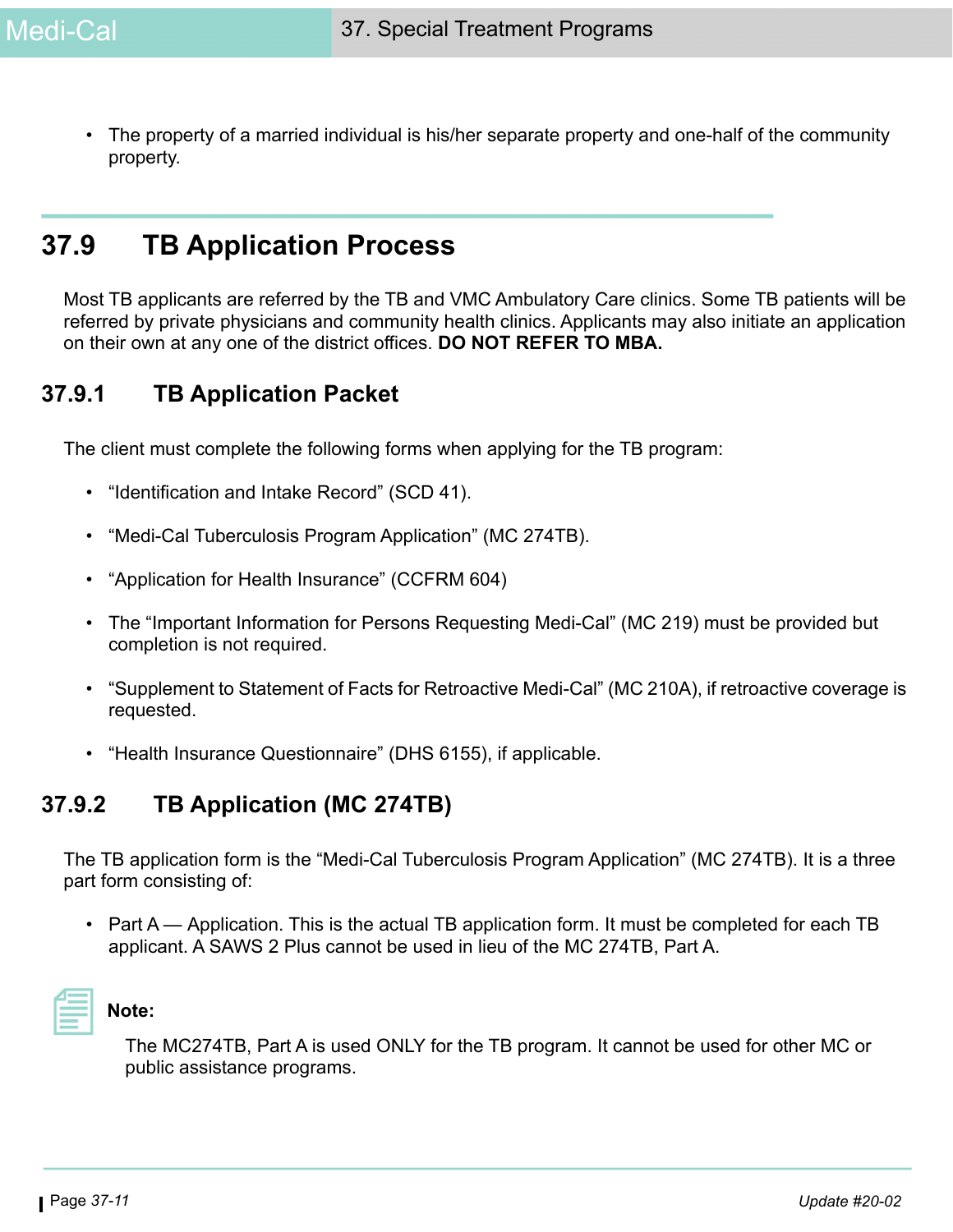- Part B Referral. This form is the physician's certification that the client is TB-infected. One form must be completed for each TB applicant. No other forms or statements are acceptable. The MC 274TB, Part B certification must be completed by a physician.
- Part C Authorization for Clinic Assistance. This form is signed by the applicant and a TB clinic staff member when the client wishes the TB clinic to assist in the application process.

The completion of this form enables the clinic to assist their patients with the TB application.

## **37.9.3 Homeless Applicant**

TB-infected applicants who are homeless and are patients of the TB clinic at 976 Lenzen Ave., San Jose, CA 95126, may use the clinic address as their mailing address, or designate another mailing address.

When unable to contact a homeless client, EWs must complete the eligibility determination through contact with the TB clinic whenever possible. Some homeless clients may continue to receive treatment at the clinic, and may be reached at the next clinic appointment.

### **37.9.4 Individuals in LTC**

Individuals in Long Term Care (LTC) who are TB-infected do not receive benefits from the TB Program, as coverage is limited to TB-related outpatient services.

Individualss in LTC who are eligible for regular full-scope benefits will have their TB care covered under the regular MC program.

### **37.9.5 Plastic BIC**

Individuals eligible for the TB Program receive an MC Benefits Identification Card (BIC).

MC providers are alerted through the eligibility verification system that the TB program (Aid Code 7H) covers only outpatient TB-related services. The message to the provider says "OUTPATIENT TB-RELATED SERVICES ONLY AT NO SHARE OF COST".

## **37.9.6 Retroactive Benefits**

There is three-month retroactive eligibility for the TB program. The applicant completes the "Supplement to Statement of Facts for Retroactive Medi-Cal" (MC 210A) for retroactive TB coverage.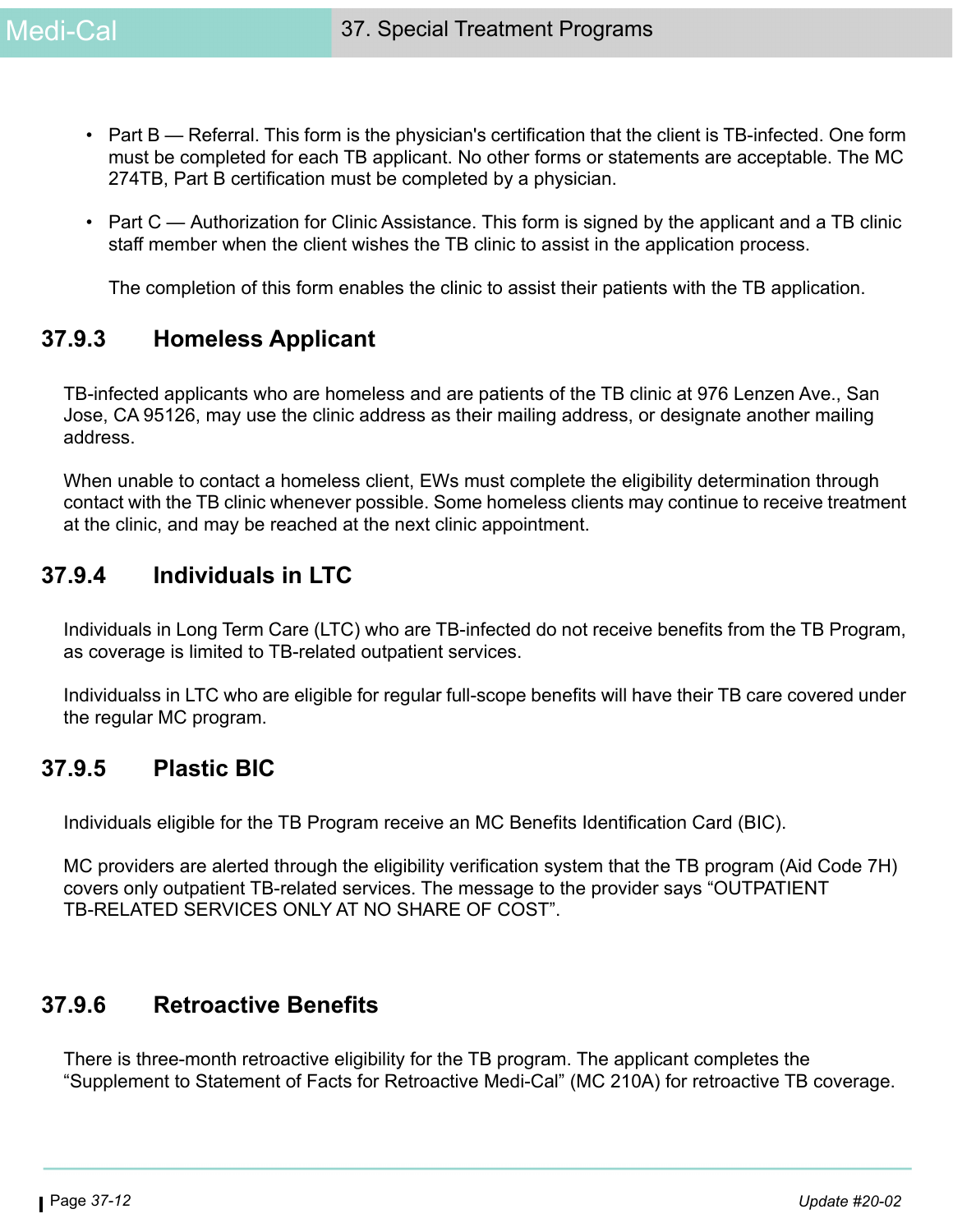## **37.10 TB Property Determination**

## **37.10.1 TB Property Limit**

CalWIN will determine whether an individual meets the property limit for the TB Program, however, in a system outage, the MC 278 TB and MC 279 TB can be used. If the applicant's nonexempt property is less than or equal to the TB property limit, then the applicant is property eligible.

The TB property limit is \$2,000.

Each person, including a child applying for the TB program is evaluated as an individual, regardless of their marital status. CalWIN will:

- Count each individual's non-exempt separate property,
- Count one-half of the non-exempt community property for each spouse.
- Evaluate the resources of the parent(s) for potential deeming to the TB child. (Property may be deemed from parent to child, but is NEVER deemed from spouse to spouse.)

Exempt and nonexempt property is determined according to regular MC rules. [Refer to Chapter 26: Property]

## **Note:**

When determining a child's property eligibility and there are two parents in the home, CalWIN will allow the parents a \$3,000 deduction from their property before it is deemed to the TB child.

### **37.10.2 Parental Deeming**

When the applicant is a child, CalWIN will determine if the resources of a parent(s) in the home must be "deemed" or allocated to the TB child as countable property.

CalWIN will:

- Compute the total amount of non-exempt property belonging to a married or unmarried parent(s) in the home, EXCEPT:
	- (1) Any property from a parent eligible for the TB program.
	- (2) Any property from the parent(s) if one or both are public assistance (PA) or other PA.
	- (3) Any property from the stepparent in the home.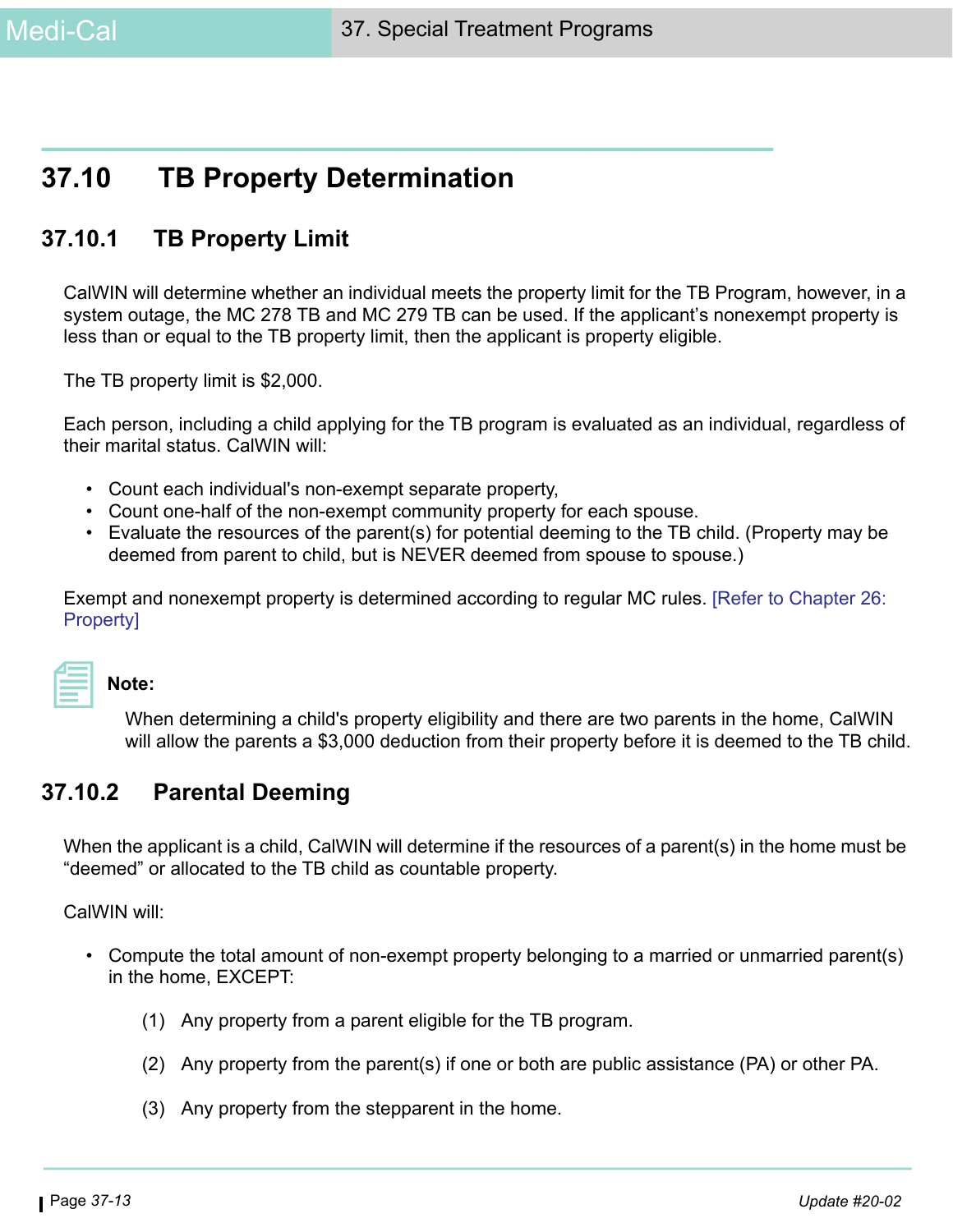## **37.11 TB Income Determination & Budgeting Examples**

## **37.11.1 TB Income Standards**

To be eligible for the TB program, each applicant must pass the TB program financial eligibility tests completed by CalWIN.

The TB Income Standard is the same eligibility income standard for a disabled individual under the SSI/SSP program, and is based upon a computation using the federal benefit rate (FBR), which changes each January.

Each person applying for the TB program is evaluated as an individual, regardless of their marital status. Count only income received in their own name.

## **37.12 TB Program Redetermination**

Annual redeterminations are required for individuals eligible for the TB program.

In addition to the normal redetermination requirements, EWs must obtain a new MC 274TB, Part B, from the TB provider at each RD. To remain eligible for the TB Program, a recipient must continue to be TB-infected.

If the returned MC 274TB, Part B, indicates that the client no longer requires preventive therapy for TB infection, or no longer requires treatment for active TB, the EW must discontinue the client.

A face-to-face interview with the client is not required at RD. Obtain an MC 274TB, Part C, if the client wishes the TB clinic to assist in the RD process.

## **37.13 Prostate Cancer Treatment Program**

The Prostate Cancer Treatment Program (PCTP) is available to California men age 18 and older, diagnosed with Prostate Cancer, and whose income is at or below 200% FPL. PCTP is administered by the University of California, Los Angeles (UCLA) under the name Improving Access, Counseling, and Treatment (IMPACT) and collaborates statewide to provide treatment services in the nearest participating facility. Services and rates are based on Medi-Cal eligible services and rates and are limited to Prostate Cancer treatment only. Eligible men receive 12 months of Prostate Cancer treatment.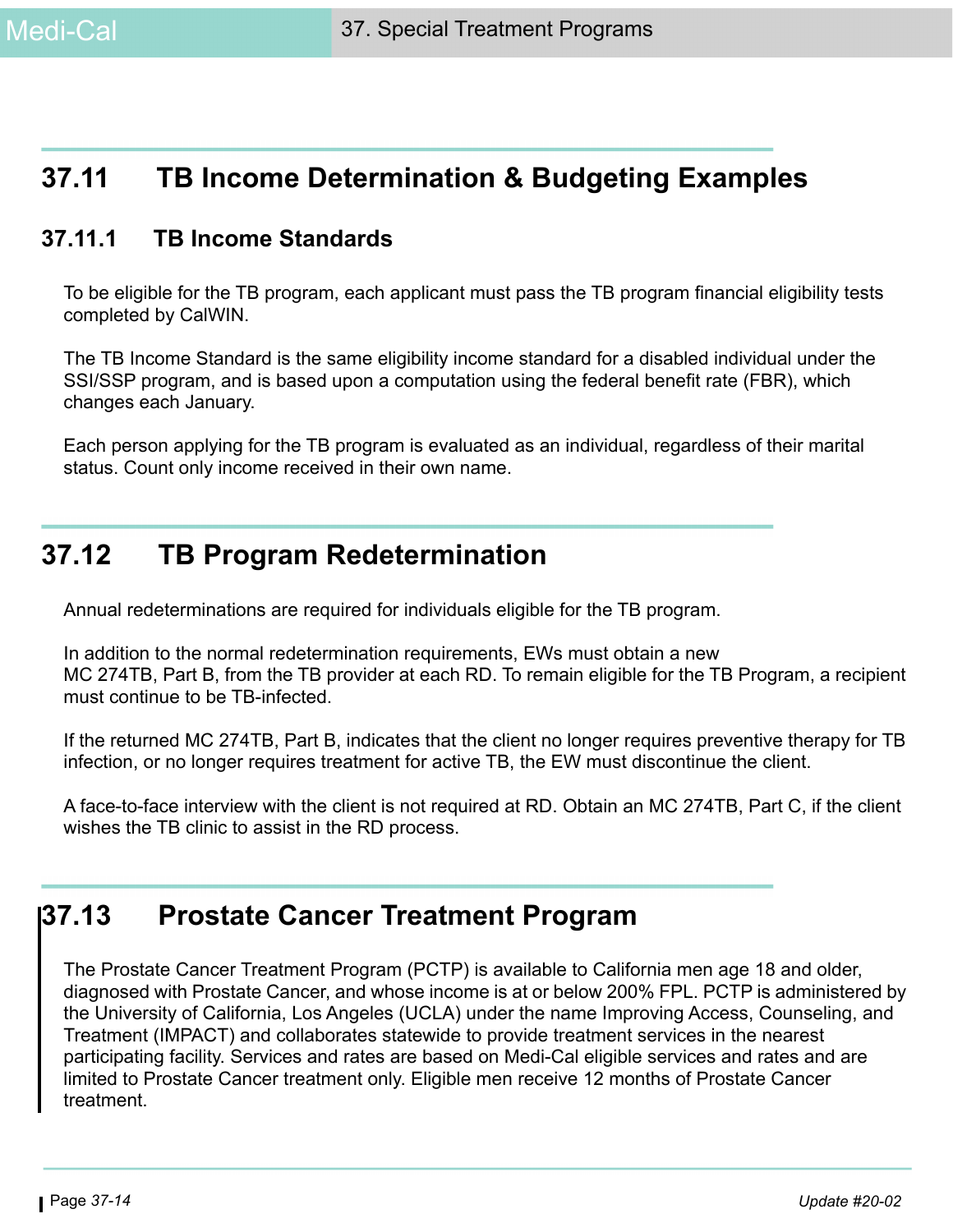

## **Note:**

[The client must call IMPACT at \(800\) 409-8252 to determine eligibility. They may also visit](https://www.california-impact.org/pages/)  [http://www.california-impact.org](https://www.california-impact.org/pages/) for more information.